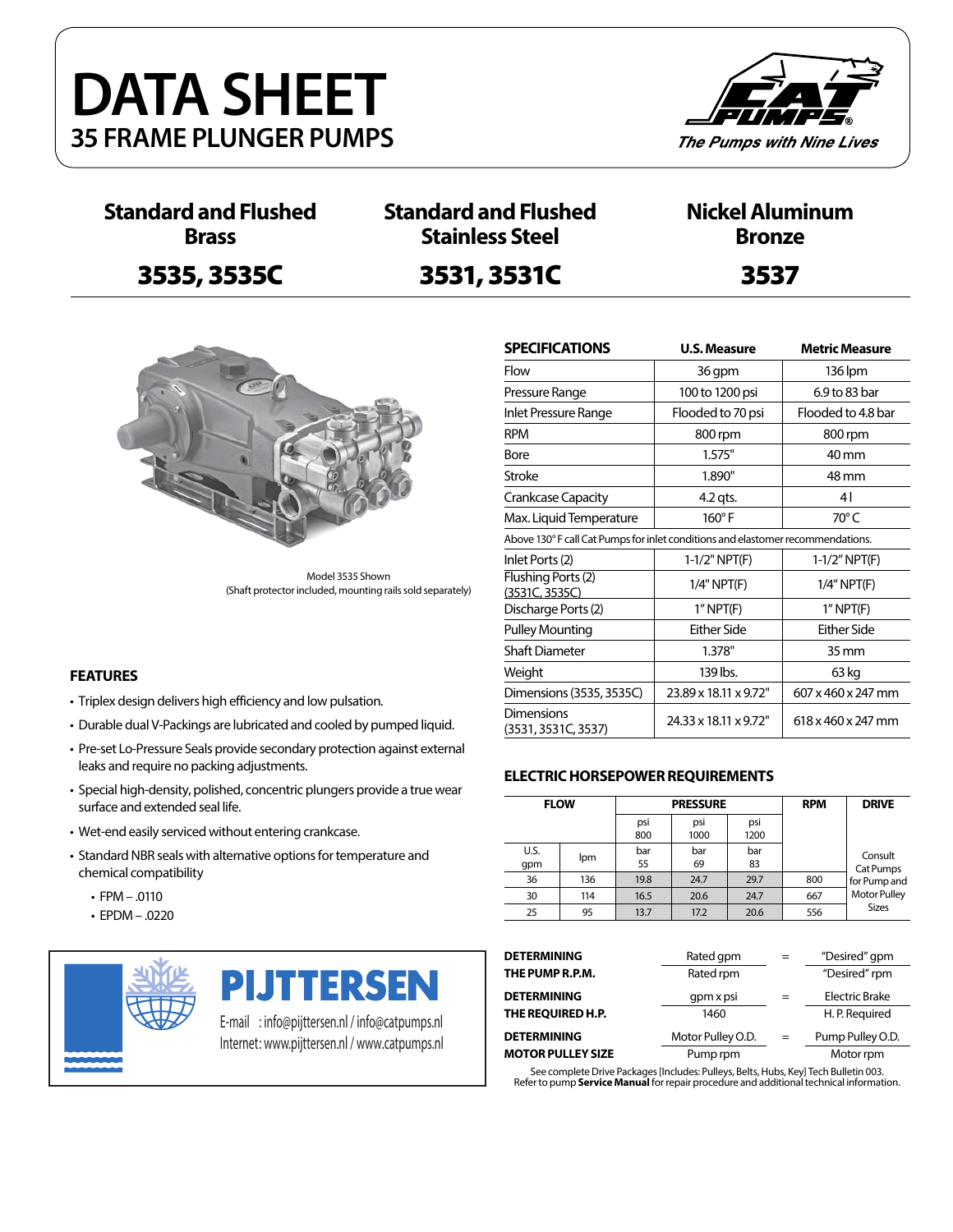# **PARTS LIST**

| <b>ITEM</b>      |                  | <b>PART NUMBER</b>       |                |                 |             |                          | <b>DESCRIPTION</b>                              | <b>QTY</b>     |
|------------------|------------------|--------------------------|----------------|-----------------|-------------|--------------------------|-------------------------------------------------|----------------|
|                  | 3535C            | <b>MATL</b>              | 3531C MATL     |                 | 3537        | <b>MATL</b>              |                                                 |                |
| 2                | 34021            | STL                      | 34021          | STL             | 34021       | <b>STL</b>               | Key (M10x8x70)                                  | $\mathbf{1}$   |
| 5                | 125753           | S                        | 125753         | S               | 125753      | S                        | Screw, HHC Sems (M8x25)                         | 8              |
| 8                | 44542            | AL                       | 44542          | AL              | 44542       | <b>AL</b>                | Cover, Bearing                                  | 2              |
| 9                | 815279           | <b>FBR</b>               | 815279         | <b>FBR</b>      | 815279      | <b>FBR</b>               | Shim, Split 2-Pc                                | 2              |
| 10               | 12398            | <b>NBR</b>               | 12398          | <b>NBR</b>      | 12398       | <b>NBR</b>               | O-Ring, Bearing Cover - 70D                     | 2              |
| 11               | 13296            | <b>NBR</b>               | 13296          | <b>NBR</b>      | 13296       | <b>NBR</b>               | Seal, Oil, Crankshaft                           | 2              |
| 15               | 29326            | <b>STL</b>               | 29326          | <b>STL</b>      | 29326       | <b>STL</b>               | Bearing, Roller                                 | 2              |
| 20               | 121467           | <b>TNM</b>               | 121467         | <b>TNM</b>      | 121467      | <b>TNM</b>               | Rod, Connecting Assy (Inclds: 21,22,23) [10/00] | 3              |
| 21               | 126749           | <b>STCPR</b>             | 126749         | <b>STCPR</b>    | 126749      | <b>STCPR</b>             | Locking Washer (M10)                            | 3              |
| 22               | 126593           | <b>STCPR</b>             | 126593         | <b>STZPR</b>    | 126593      | STZPR                    | Washer, Flat (M10.5)                            | 6              |
| 23               | 122045           | <b>STZP</b>              | 122045         | <b>STZP</b>     | 122045      | <b>STZP</b>              | Screw, HH (M10x55)                              | 6              |
| 25               | 29325            | <b>FCM</b>               | 29325          | <b>FCM</b>      | 29325       | <b>FCM</b>               | Crankshaft, Dual End (M48)                      | 1              |
| 31               | 828710           | PE                       | 828710         | PE              | 828710      | PE                       | Protector, Oil Cap w/Foam Gasket                | $\mathbf{1}$   |
| 32               | 43211            | ABS                      | 43211          | ABS             | 43211       | ABS                      | Cap, Oil Filler                                 | $\mathbf{1}$   |
| 33               | 14177            | <b>NBR</b>               | 14177          | <b>NBR</b>      | 14177       | <b>NBR</b>               | O-Ring, Oil Filler Cap - 70D                    | $\mathbf{1}$   |
| 34               | 126743           | <b>STCPR</b>             | 126743         | <b>STCPR</b>    | 126743      | <b>STCPR</b>             | Bolt, Eye (M12x1.75) (For Lifting Pump Only)    | $\mathbf{1}$   |
| 37               | 92241            |                          | 92241          |                 | 92241       | $\overline{\phantom{m}}$ | Gauge, Oil, Bubble w/Gasket                     | 1              |
|                  | 44428            | <b>NBR</b>               | 44428          | <b>NBR</b>      | 44428       | <b>NBR</b>               | Gasket, Flat, Oil Gauge - 80D                   | $\mathbf{1}$   |
| 38<br>40         | 125753           | S                        | 125753         | S               | 125753      | S                        | Screw, HHC Sems (M8x25)                         | 8              |
|                  | 25625            | <b>STCP</b>              |                | <b>STCP</b>     | 25625       | <b>STCP</b>              | Plug, Drain (1/4"x19BSP)                        | 1              |
| 48<br>49         | 23170            | <b>NBR</b>               | 25625<br>23170 | <b>NBR</b>      | 23170       | <b>NBR</b>               | O-Ring, Drain Plug - 70D                        | $\mathbf{1}$   |
| 50               | 45936            | AL                       | 45936          | AL              | 45936       | AL                       | Cover, Rear                                     | $\mathbf{1}$   |
| 51               | 16612            | <b>NBR</b>               |                | <b>NBR</b>      |             | <b>NBR</b>               | O-Ring, Crankcase Cover - 70D                   | $\mathbf{1}$   |
|                  |                  |                          | 16612          |                 | 16612       |                          | Crankcase Assy (Inclds: 34, 54)                 | 1              |
| 53               | 44487            | AL                       | 44487          | AL<br>S         | 44487       | AL<br>S.                 |                                                 |                |
| 54               | 27488            | S                        | 27488          |                 | 27488       | POP                      | Pins, Guide                                     | $\overline{2}$ |
| 56               | 27790            | <b>POP</b>               | 27790          | <b>POP</b>      | 27790       |                          | Pan, Oil                                        | 1              |
| 59               | 92538            | S.                       | 92538          | S               | 92538       | S                        | Screw. HHC Sems (M6x16)                         | $\overline{2}$ |
| 64               | 43864            | <b>CM</b>                | 43864          | <b>CM</b>       | 43864       | <b>CM</b>                | Pin, Crosshead                                  | 3              |
| 65<br>$^+$       | 45116            | SSZZ                     | 45116          | SSZZ            | 45116       | SSZZ                     | Rod, Plunger                                    | 3              |
| 69               | 126587           | <b>STCPR</b>             | 126587         | <b>STCPR</b>    | 126587      | <b>STCPR</b>             | Washer, Oil Seal                                | 3              |
| 70               | 100488           | <b>NBRS</b>              | 100488         | <b>NBRS</b>     | 100488      | <b>NBRS</b>              | Seal, Oil, Crankcase                            | 3              |
|                  | 44739            | <b>FPM</b>               | 44739          | <b>FPM</b>      | 44739       | <b>FPM</b>               | Seal, Oil, Crankcase                            | 3              |
| 75               | 43865            | S                        | 43865          | S               | 43865       | S                        | Slinger, Barrier                                | 3              |
| 88               | 45676            | S                        | 45676          | S               | 45676       | S                        | Washer, Keyhole (M16)                           | 3              |
| 90               | 43921            | $\overline{cc}$          | 43921          | $\overline{CC}$ | 43921       | $\overline{CC}$          | Plunger (M40x145)                               | 3              |
| 95<br>$\ddagger$ | 89778            | SS                       | 89778          | SS              | 89778       | SS                       | Stud, Plunger Retainer (M10x135)                | 3              |
| 96               | 20189            | <b>PTFE</b>              | 20189          | <b>PTFE</b>     | 20189       | <b>PTFE</b>              | Back-up-Ring, Plunger Retainer                  | 3              |
| 97               | 11345            | <b>NBR</b>               | 11345          | <b>NBR</b>      | 11345       | <b>NBR</b>               | O-Ring, Plunger Retainer - 70D                  | 3              |
|                  | 11375            | <b>FPM</b>               | 11375          | <b>FPM</b>      | 11375       | <b>FPM</b>               | O-Ring, Plunger Retainer                        | 3              |
|                  | $\bullet$ 701490 | <b>EPDM</b>              | 701490<br>٠    | EPDM            | ٠<br>701490 | <b>EPDM</b>              | O-Ring, Plunger Retainer                        | 3              |
| 98               | 44085            | SS                       | 44085          | SS              | 44085       | SS                       | Gasket, Retainer                                | 3              |
| 99<br>$+$        | 44084            | SS                       | 44084          | SS              | 44084       | SS                       | Retainer, Plunger (M10)                         | 3              |
| 100              | 814279           | <b>PVDF</b>              | 814279         | <b>PVDF</b>     | 814279      | <b>PVDF</b>              | Retainer, Seal, 2 Pc. (See Tech Bulletin 105)   | 3              |
| 101              | 44112            | $\qquad \qquad -$        | 44112          |                 | 44112       | $\overline{\phantom{m}}$ | Wick, Long Tab                                  | 3              |
| $+$<br>106       | 44113            | <b>NBR</b>               | 44113          | <b>NBR</b>      | 44113       | <b>NBR</b>               | Seal, LPS w/SS-Spg                              | 3              |
|                  | 44740            | <b>FPM</b>               | 44740          | <b>FPM</b>      | 44740       | <b>FPM</b>               | Seal, LPS w/SS-Spg                              | 3              |
| $\bullet$        | 46955            | <b>EPDM</b>              | 46955<br>٠     | <b>EPDM</b>     | 46955<br>٠  | EPDM                     | Seal, LPS w/S-Spq                               | 3              |
| 107              |                  |                          | 45381          | SS              | 44115       | <b>NAB</b>               | Spacer, Lo-Pressure Seal                        | 3              |
| 110              | 49464            | <b>BBCPR</b>             | 45365          | SS              | 45124       | <b>NAB</b>               | Manifold, Inlet                                 | 1              |
|                  | 49464C           | <b>BBCPR</b>             | 125397         | SS              |             |                          | Manifold, Inlet, Flushed (1/4" Flush Ports)     | $\mathbf{1}$   |
| 112              | 11379            | <b>NBR</b>               | 11379          | <b>NBR</b>      | 11379       | <b>NBR</b>               | O-Ring, Inlet Manifold - 70D                    | 3              |
|                  | 14183            | <b>FPM</b>               | 14183          | <b>FPM</b>      | 14183       | <b>FPM</b>               | O-Ring, Inlet Manifold                          | 3              |
| ٠                | 701491           | <b>EPDM</b>              | 701491<br>٠    | EPDM            | 701491<br>٠ | <b>EPDM</b>              | O-Ring, Inlet Manifold - 70D                    | 3              |
| 117              | 44585            | S.                       | 44585          | S.              | 44585       | S                        | Screw, HSH (M14x40)                             | 4              |
| 126              | 46494            | BB                       | 48391          | D               | 48391       | D                        | Adapter, Female (See Tech Bulletin 087)         | 3              |
|                  |                  | $\overline{\phantom{0}}$ | 45367          | SS              | 45367       | SS                       | Adapter Female                                  | 3              |
| 127              | 44609            | STG*                     | 44609          | STG*            | 44609       | STG*                     | V-Packing                                       | 6              |
|                  | 44741            | SFG                      | 44741          | SFG             | 44741       | SFG                      | V-Packing                                       | 6              |
| 128              | 43928            | BB                       | 45368          | SS              | 45368       | SS                       | Adapter, Male                                   | 3              |
| 141              | 49519            | SS                       | 49519          | SS              | 49519       | SS                       | Spring, Large Coil (See Tech Bulletin 108)      | 3              |
| 155              | 48860            | <b>NBR</b>               | 48860          | <b>NBR</b>      | 48860       | <b>NBR</b>               | O-Ring, V-Packing Spacer - 90D                  | 3              |
|                  | 20137            | <b>FPM</b>               | 20137          | <b>FPM</b>      | 20137       | <b>FPM</b>               | O-Ring, V-Packing Spacer - 70D                  | 3              |
|                  | $\bullet$ 701492 | EPDM                     | ٠<br>701492    | <b>EPDM</b>     | 701492<br>٠ | <b>EPDM</b>              | O-Ring, V-Packing Spacer                        | 3              |
| 156              | 48362            | D                        | 48362          | D               | 48362       | D                        | Back-up-Ring, V-Packing Spacer                  | 3              |
| 157              | 49478            | BB                       | 49520          | SS              | 49521       | <b>NAB</b>               | Spacer, V-Packing (See Tech Bulletin 108)       | 3              |
| 158              | 48362            | D                        | 48362          | D               | 48362       | D                        | Back-up-Ring, V-Packing Spacer                  | 3              |
| 159              | 48860            | <b>NBR</b>               | 48860          | <b>NBR</b>      | 48860       | <b>NBR</b>               | O-Ring, V-Packing Spacer - 90D                  | 3              |
|                  | 20137            | <b>FPM</b>               | 20137          | <b>FPM</b>      | 20137       | <b>FPM</b>               | O-Ring, V-Packing Spacer - 70D                  | 3              |
| ٠                | 701492           | EPDM                     | 701492<br>٠    | <b>EPDM</b>     | 701492<br>٠ | <b>EPDM</b>              | O-Ring, V-Packing Spacer                        | 3              |
| 162              | 48363            | D                        | 48363          | D               | 48363       | D                        | Back-up-Ring, Valve Seat                        | 6              |
| 163              | 26142            | <b>NBR</b>               | 26142          | <b>NBR</b>      | 26142       | <b>NBR</b>               | O-Ring, Seat - 80D                              | 6              |
|                  | 14330            | <b>FPM</b>               | 14330          | <b>FPM</b>      | 14330       | <b>FPM</b>               | O-Ring, Seat - 70D                              | 6              |
| ٠                | 701493           | EPDM                     | ٠<br>701493    | <b>EPDM</b>     | 701493<br>٠ | EPDM                     | O-Ring, Seat                                    | 6              |
| 164              | 44727            | s                        | 44612          | SS              | 44612       | SS                       | Seat, Stepped                                   | 6              |
| 166              | 43932            | S                        | 44108          | SS              | 44108       | SS                       | Valve                                           | 6              |
| 167              | 44109            | SS                       | 44109          | SS              | 44109       | S <sub>S</sub>           | Spring                                          | 6              |
| 168              | 44728            | <b>PVDF</b>              | 44728          | <b>PVDF</b>     | 44728       | <b>PVDF</b>              | Retainer, Spring                                | 6              |
| 170              | 44729            | SS                       | 44729          | SS              | 44729       | SS                       | Washer, Spring Retainer                         | 6              |
| 171              | 44644            | SS <sub>1</sub>          | 44644          | SS              | 44644       | SS                       | Coil Spring (70kg), Valve Plug                  | 6              |
| 172              | 89827            | <b>NBR</b>               | 89827          | <b>NBR</b>      | 89827       | <b>NBR</b>               | O-Ring, Valve Plug - 90D                        | 6              |
|                  | 11747            | <b>FPM</b>               | 11747          | FPM             | 11747       | <b>FPM</b>               | O-Ring, Valve Plug - 90D                        | 6              |
| ٠                | 701494           | EPDM                     | 701494<br>٠    | EPDM            | 701494<br>٠ | EPDM                     | O-Ring, Valve Plug - 70D                        | 6              |
|                  |                  |                          |                |                 |             |                          |                                                 |                |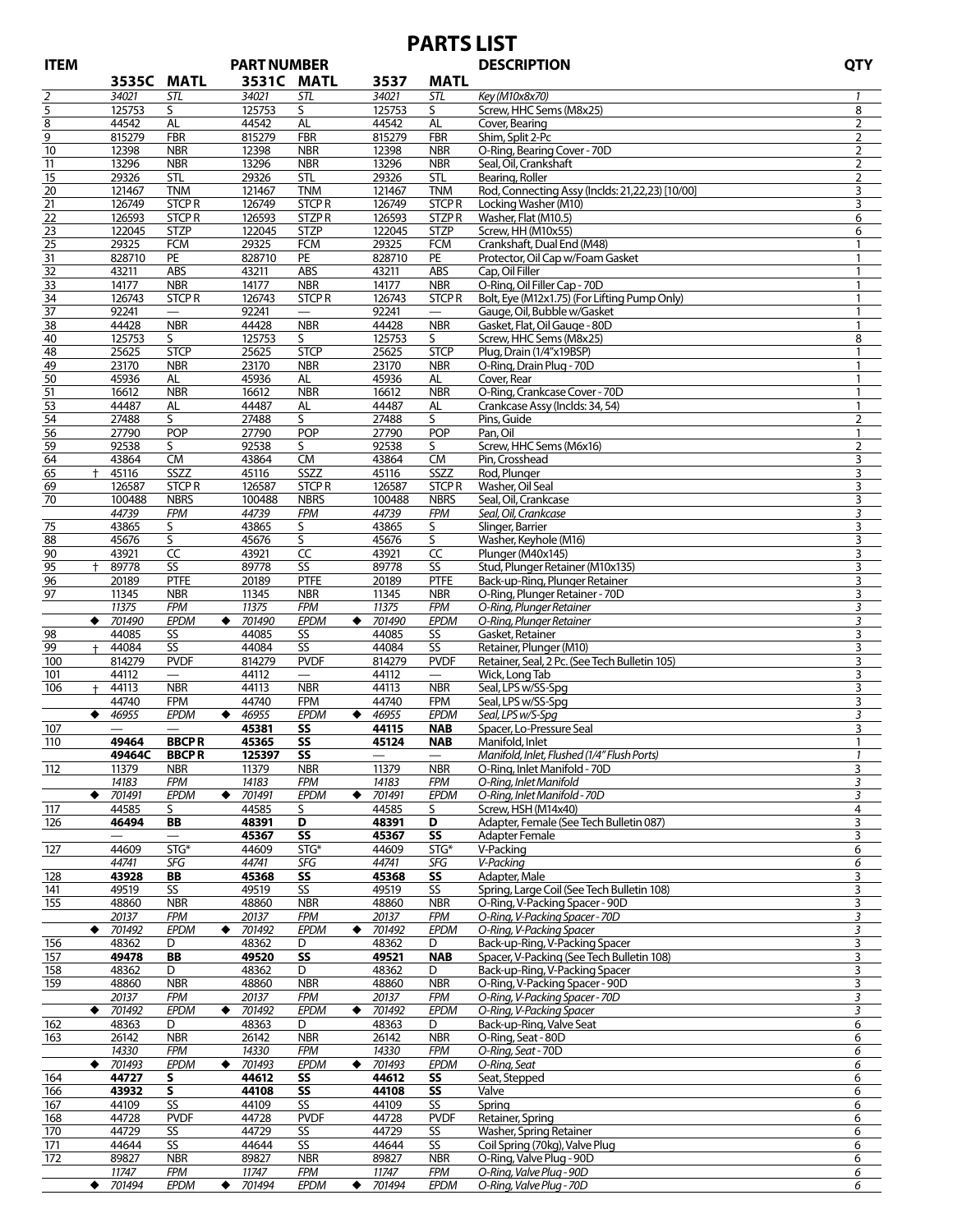### **EXPLODED VIEW**



| <b>ITEM</b> |        |                          | <b>PART NUMBER</b> |                   |        |        |              | <b>DESCRIPTION</b>                                                                                  |                |
|-------------|--------|--------------------------|--------------------|-------------------|--------|--------|--------------|-----------------------------------------------------------------------------------------------------|----------------|
|             | 3535C  | <b>MATL</b>              | 3531C              | <b>MATL</b>       |        | 3537   | <b>MATL</b>  |                                                                                                     | <b>QTY</b>     |
| 173         | 48364  | D                        | 48364              | D                 | 48364  |        | D            | Back-up-Ring, Valve Plug                                                                            | 6              |
| 174         | 46444  | <b>FBB</b>               | 49300              | <b>SSD</b>        |        | 44643  | <b>NAB</b>   | Plug, Valve                                                                                         | 6              |
| 185         | 49465  | <b>BBCPR</b>             | 49299              | <b>SSD</b>        | 76335  |        | <b>NAB</b>   | Manifold, Discharge (See Tech Bulletin 099 and 109)                                                 |                |
| 188         | 89981  | S.                       | 89981              | S.                | 89981  |        | S.           | Screw, HSH (M12x70)                                                                                 | 8              |
| 250         | 44516  | <b>NY</b>                | 44516              | <b>NY</b>         | 44516  |        | <b>NY</b>    | Protector, Shaft w/2 Screws, Lockwashers and Washers<br>(Included With Pump)                        |                |
| 255         | 34018  | <b>STZPR</b>             | 34018              | <b>STZPR</b>      | 34018  |        | <b>STZPR</b> | Kit, Direct Mount                                                                                   |                |
|             | 34039  | $\varsigma$              | 34039              | S                 | 34039  |        | S            | Kit, Direct Mount                                                                                   |                |
| 260         | 92674  | <b>STZPR</b>             | 92674              | <b>STZPR</b>      | 92674  |        | <b>STZPR</b> | Mounting, Box Assy (Inclds: 34018)                                                                  |                |
| 275         | 990013 | STL                      | 990013             | <b>STL</b>        | 990013 |        | STL          | Hub, 'B' 35mm w/Keyway (See Tech Bulletin 003) (Not Shown)                                          |                |
| 278         | 80540  | <b>ZP</b>                | 80540              | <b>ZP</b>         | 80540  |        | <b>ZP</b>    | Screw, HH (M12x100) (Rail Adjusting Screw)                                                          |                |
| 279         | 30278  | <b>STZP</b>              | 30278              | <b>STZP</b>       | 30278  |        | STZP         | Oiler (1 oz.) (Not Shown)                                                                           |                |
| 283         | 34314  | $\overline{\phantom{0}}$ | 34314              |                   | 34314  |        |              | Kit, Oil Drain (3/8" x 48")                                                                         |                |
| 290         | 6124   | $\overline{\phantom{0}}$ | 6124               |                   | 6124   |        |              | Gasket, Liquid (3 oz.)                                                                              |                |
| 299         | 818427 | <b>BBCPR</b>             | 818372             | SS                | 814522 |        | <b>NAB</b>   | Complete Head (Models 3535,3531,3537 Only)                                                          |                |
| 300         | 31040  | $NBR*$                   | 31040              | $NBR*$            | 31040  |        | $NBR*$       | Kit, Seal (Inclds: 97,106,112,127,155,156,158,159) <b>Standard</b>                                  |                |
|             | 33055  | <b>FPM</b>               | 33055              | <b>FPM</b>        | 33055  |        | <b>FPM</b>   | Kit, Seal (Inclds: 97,106,112,127,155,156,158,159).0110                                             |                |
|             | 33262  | EPDM*                    | 33262              | EPDM <sup>*</sup> | 33262  |        | EPDM*        | Kit, Seal (Inclds: 97,106,112,127,155,156,158,159).0220                                             |                |
| 310         | 34235  | <b>NBR</b>               | 34017              | <b>NBR</b>        | 34017  |        | <b>NBR</b>   | Kit, Valve, Preassembled (Inclds: 162,163,164,166,167,168,170,172,173) Standard                     | $\overline{2}$ |
|             | 31955  | <b>FPM</b>               | 31955              | <b>FPM</b>        | 31955  |        | <b>FPM</b>   | Kit, Valve, Preassembled (Inclds: 162,163,164,166,167,168,170,172,173).0110                         |                |
|             | 31952  | <b>EPDM</b>              | 31952              | EPDM              | 31952  |        | <b>EPDM</b>  | Kit, Valve, Preassembled (Inclds: 162,163,164,166,167,168,170,172,173).0220                         |                |
|             | 819000 | F                        | 819000             | F                 |        | 819000 | F            | Assy, Crankcase, Cast Iron Conversion                                                               |                |
|             | 6575   | $\overline{\phantom{0}}$ | 6575               |                   | 6575   |        |              | Plunger Pump Service DVD                                                                            |                |
|             | 6100   |                          | 6100               |                   | 6100   |        |              | Oil, Case (12 Bottles) ISO-68 Hydraulic<br>(Fill to specified crankcase capacity prior to start-up) |                |
|             |        |                          | 6119               |                   |        |        | —            | Lubricant, Antiseize (20z) (See Tech Bulletin 095)                                                  |                |

**Bold Part Numbers are unique to a particular pump model.** *Italics are optional items.* [ ] Date of latest production change.

uSilicone oil/grease required. †Production parts differnt from service parts.\* Review individual parts in each kit for material identification. R Compoments comply with RoHS Directive

View Tech Bulletins 03, 024, 035, 036, 040, 041, 043, 050, 052, 053, 069, 074, 077, 083, 095, 099, 105, 108 and 109 for additional information. MATERIAL CODES (Not Part of Part Number): ABS=ABS Plastic AL=Aluminum BB=Brass BBCP=Brass/Chrome Plated CC=Ceramic CM=Chrome-Moly D=Acetal EPDM=Ethylene Propylene Diene Monamer F=Cast Iron FBB=Forged Brass FBR=Fiber FCM=Forged Chrome-moly FPM=Fluorocarbon NAB=Nickel Aluminum Bronze NBR=Medium Nitrile (Buna-N) NBRS=Buna, Silicone Free NY=Nylon PE=Polyethylene POP=Polypropylene PTFE=Pure Polytetrafluoroethylene PVDF=Polyvinylidene Fluoride S=304SS SS=316SS SSD=Duplex Stainless Steel SSZZ=316SS/Zamak STCP=Steel/Chrome Plated SFG=Special Blend (FPM) STG=Special Blend (PTFE) White STL=Steel STZP=Steel/Zinc Plated TNM=Special High Strength ZP=Zinc Plated